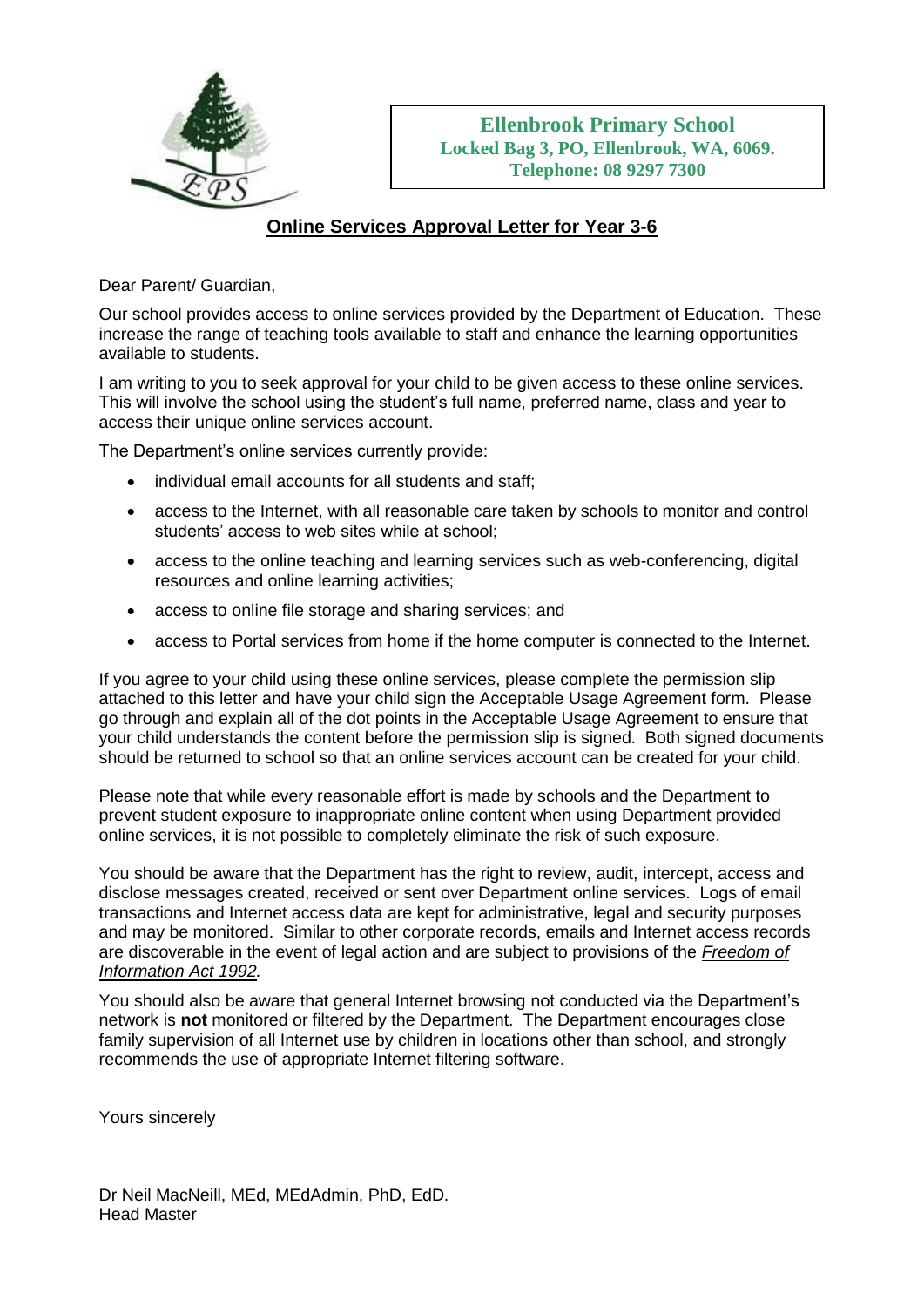

## **Online Rules Agreement for Years 3-6**

## **Online Rules**

If you use the online services of the Department of Education you must agree to the following rules:

- I will use the school computer only with the permission of a teacher.
- I will follow all instructions from teachers when using school computers.
- I will not let anybody else know my password.
- I will not let others logon and/ or use my online services account unless it is with the teacher's permission.
- I will not access other people's online services accounts.
- I know that I am responsible for anything that happens when my online services account is used.
- I will tell my teacher if I think someone is using my online services account.
- I know that the school and the Department of Education may see anything I send or receive using email or online file storage services.
- I will make sure that any email that I send or any work that I wish to have published is polite, carefully written, well presented and is not harmful to other students (i.e. it does not contain material that is pornographic, racist, sexist, inflammatory, hateful, obscene or abusive nature or which promotes illegal activities or violence).
- If I use other people's work (including items taken from the Internet) as part of my own research and study I will always acknowledge them.
- I will obtain permission from the copyright owner for the use of their works if I included them as part of a portfolio for employment, entry for a competition or any other uses other than for private research and study.
- If I find any information that is inappropriate or makes me feel uncomfortable I will tell a teacher about it. Examples of inappropriate content include violent, racist, sexist, or pornographic materials, or content that is offensive, disturbing or intimidating or that encourages dangerous or illegal activity.
- I will not reveal personal information, including names, addresses, photographs, credit card details and telephone numbers of myself or others.
- I will not damage or disable the computers, computer systems or computer networks of the school, the Department of Education or any other organisation.
- I will be mindful of the possible problems caused by sharing or transmitting large files online, and for sharing other people's copyright online e.g. music and video files.

## **I understand that**

- I will be held responsible for my actions while using online services and for any breaches caused by allowing any other person to use my online services account;
- the misuse of online services may result in the withdrawal of access to services and other consequences outlined in the School's policy; and